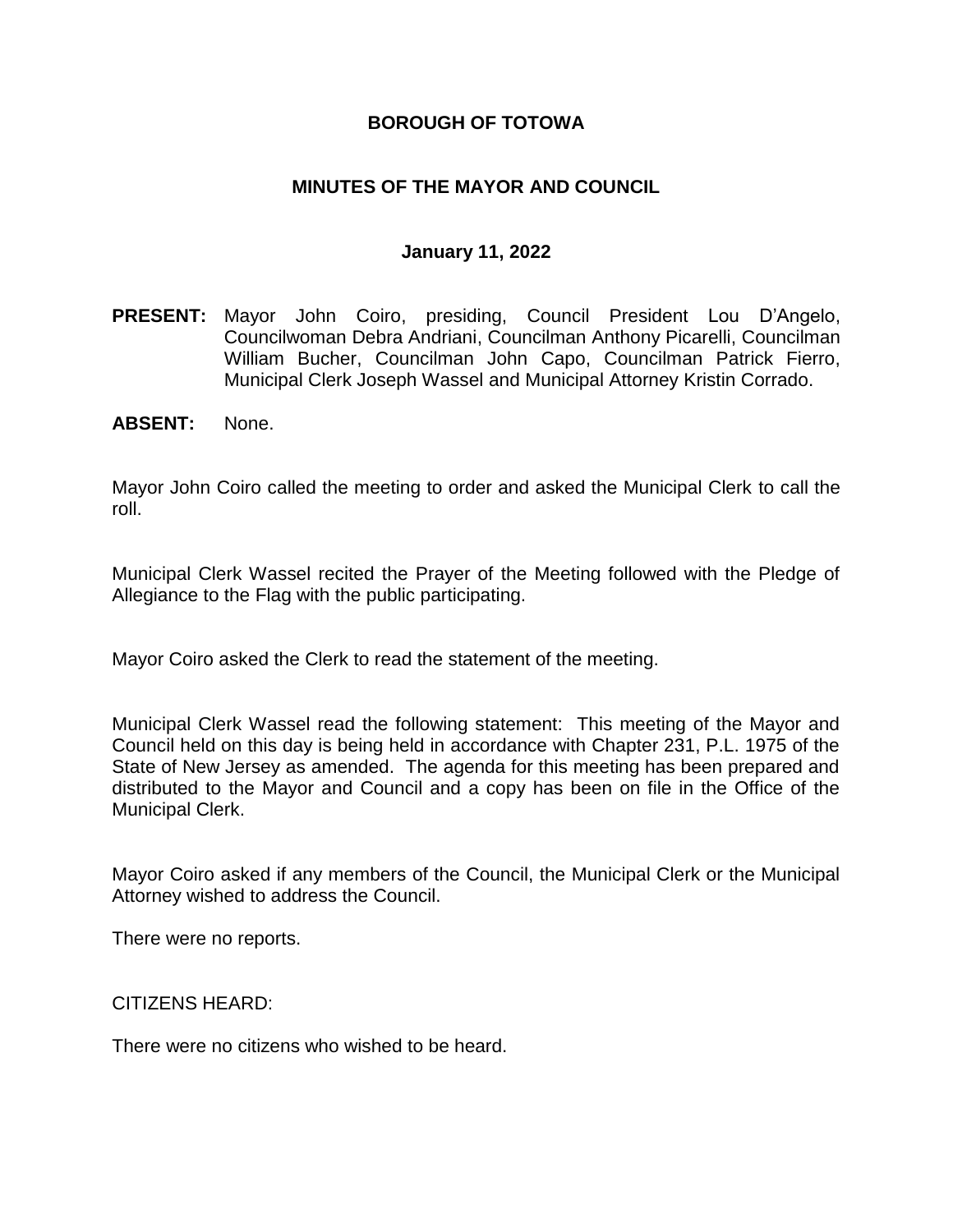There was a motion by Councilman D'Angelo, seconded by Councilwoman Andriani to approve the Minutes of the Mayor and Council for the meeting of December 28, 2021. On roll call vote, all members of the Council present voted in the affirmative. Councilman Fierro abstained from the voting.

There was a motion by Councilman D'Angelo, seconded by Councilwoman Andriani to approve the Minutes of the Mayor and Council for the Reorganization Meeting of January 1, 2022. On roll call vote, all members of the Council present voted in the affirmative.

## COMMITTEE ON FINANCE:

There was a motion by Councilman Picarelli, seconded by Councilman D'Angelo to approve Resolution No. 2022-02 for the payment of bills. On roll call vote, all members of the Council present voted in the affirmative.

There was a motion by Councilman Picarelli, seconded by Councilman D'Angelo to adopt the following resolution authorizing the Tax Collector to process the cancellation of any property tax refund, delinquency or charge and fee imposed by the municipality of less than \$10.00 for the year 2021. On roll call vote, all members of the Council present voted in the affirmative.

## RESOLUTION

WHEREAS, there are taxpayers who have a property tax refund, delinquency or charge and fee imposed by the municipality of less than \$10.00 on their accounts regarding property taxes for the year 2021; and

WHEREAS, the Governing Body of the Borough of Totowa may authorize a municipal employee to process the cancellation of any property tax refund, delinquency or charge and fee imposed by the municipality of less than \$10.00.

NOW, THEREFORE, BE IT RESOLVED, by the Governing Body of the Borough of Totowa that the Tax Collector is hereby authorized to process the cancellation of any property tax refund, delinquency or charge and fee imposed by the municipality of less than \$10.00 for the year 2021.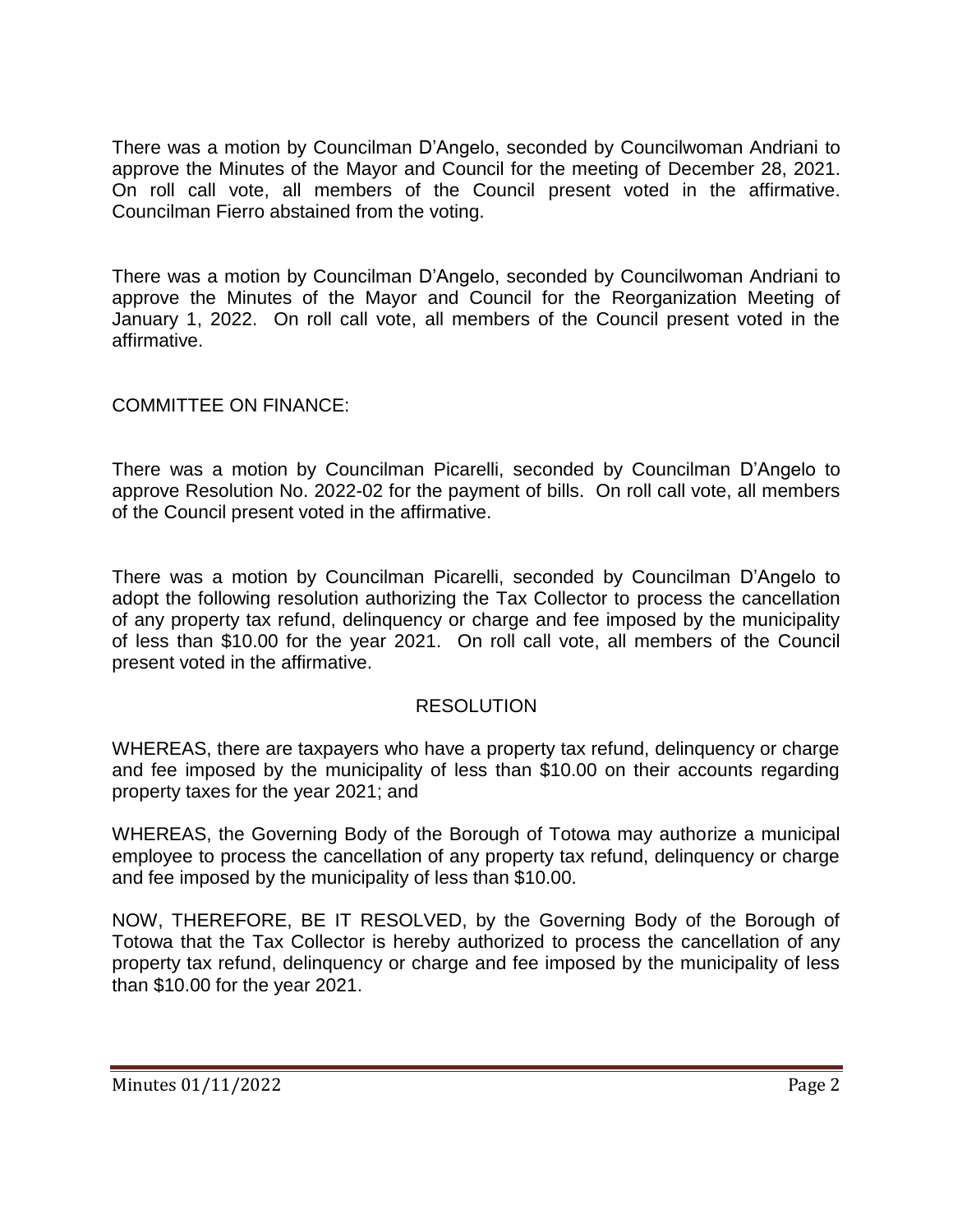There was a motion by Councilman Picarelli, seconded by Councilman D'Angelo to adopt the following resolution authorizing the Tax Collector to credit the accounts of various property owners due to qualifying for the \$250.00 Veterans Deduction or \$250.00 Senior Citizen Deduction for 2021. On roll call vote, all members of the Council present voted in the affirmative.

#### RESOLUTION

WHEREAS, the following taxpayer qualifies and is entitled to the \$250 Veteran Deduction for the year 2021; and

| Name                  |     | Block Lot Qual | Address          |
|-----------------------|-----|----------------|------------------|
| Lorenzo Filato        | 59  | 7.03           | 345 Boyle Avenue |
| <b>Gary Giliberti</b> | 123 |                | 24 Norwood Drive |

WHEREAS, the following taxpayer qualifies and is entitled to the \$250 Senior Citizen Deduction for the year 2021.

| Name          | Block Lot Qual |  | Address             |
|---------------|----------------|--|---------------------|
| Linda Evans & | 112            |  | 90 Washington Place |
| Kathy Canova  |                |  |                     |

NOW, THEREFORE, BE IT RESOLVED, that the Mayor and Council of the Borough of Totowa authorize the Tax Collector to credit the 1st quarter 2022 installment \$250.00 to the aforementioned taxpayers.

Upon the recommendation of the Committee, there was a motion by Councilman Picarelli, seconded by Councilman D'Angelo to appoint Jared Drill as Prosecutor. On roll call vote, all members of the Council present voted in the affirmative.

## MAYOR'S APPOINTMENT

I, Mayor John Coiro, with the advice and consent of the Council do hereby appoint Jared Drill as Prosecutor for a one year term ending December 31, 2022.

There was a motion by Councilman Picarelli, seconded by Councilman D'Angelo to confirm the appointment. On roll call vote, all members of the Council present voted in the affirmative.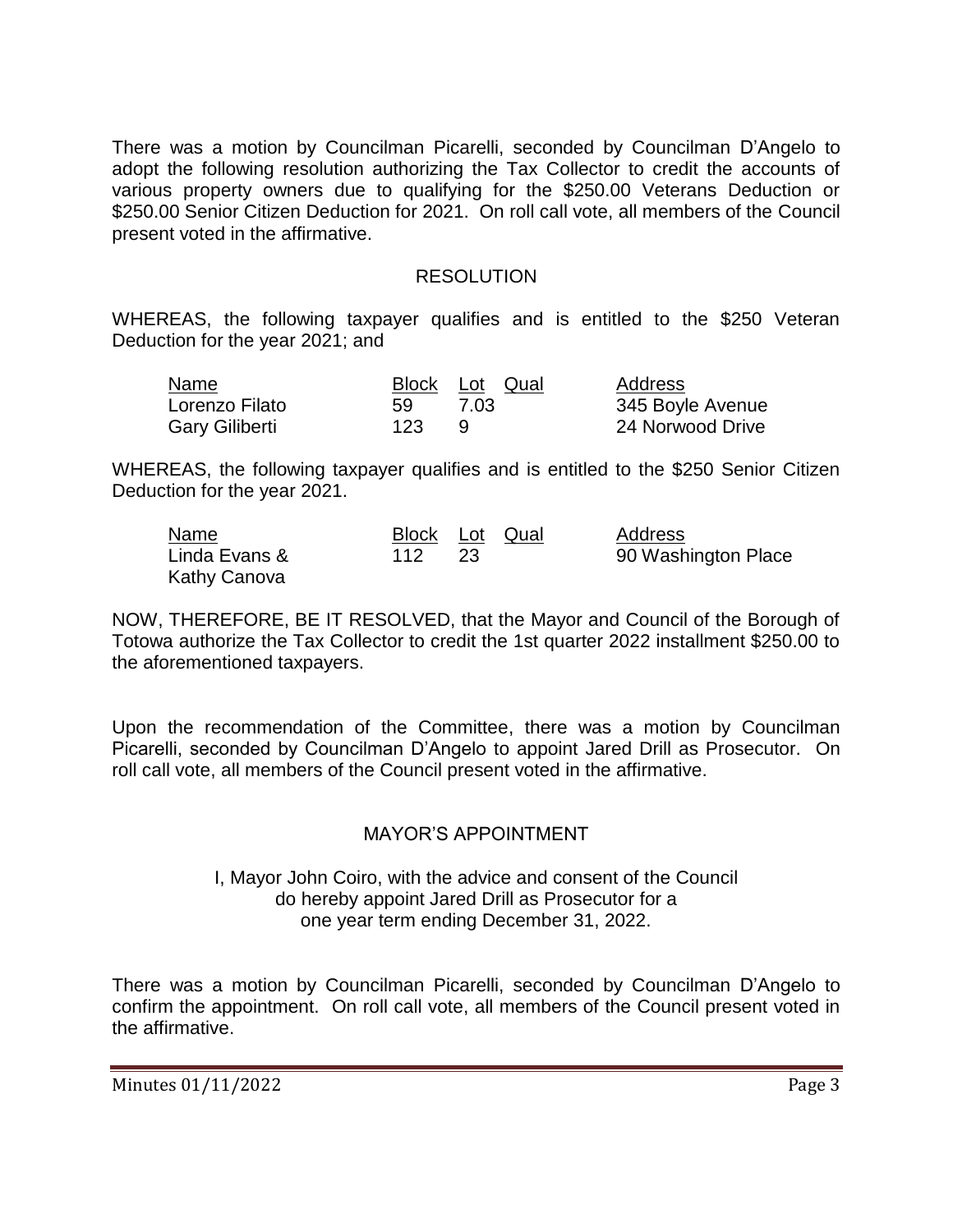A letter was received from the employees of the Municipal Complex requesting permission to switch the following holidays: Lincoln's Birthday, Friday, February 11<sup>th</sup> for the day after Thanksgiving, Friday, November 25, 2022. There was a motion by Councilman Picarelli, seconded by Councilman D'Angelo to approve the request. On roll call vote, all members of the Council present voted in the affirmative.

COMMITTEE ON PUBLIC SAFETY:

There was no report.

COMMITTEE ON PUBLIC WORKS:

A letter was received from DPW Superintendent Jim Niland requesting permission to switch the following holidays: Lincoln's Birthday, Friday, February 11<sup>th</sup> for the day after Thanksgiving, Friday, November 25<sup>th</sup> and Washington's Birthday, Monday, February 21<sup>st</sup> for Friday, July 1, 2022. There was a motion by Councilman Bucher, seconded by Councilman Fierro to approve the request. On roll call vote, all members of the Council present voted in the affirmative.

COMMITTEE ON ENGINEERING & PUBLIC PROPERTY:

There was no report.

COMMITTEE ON LIAISON & INSPECTION:

There was no report.